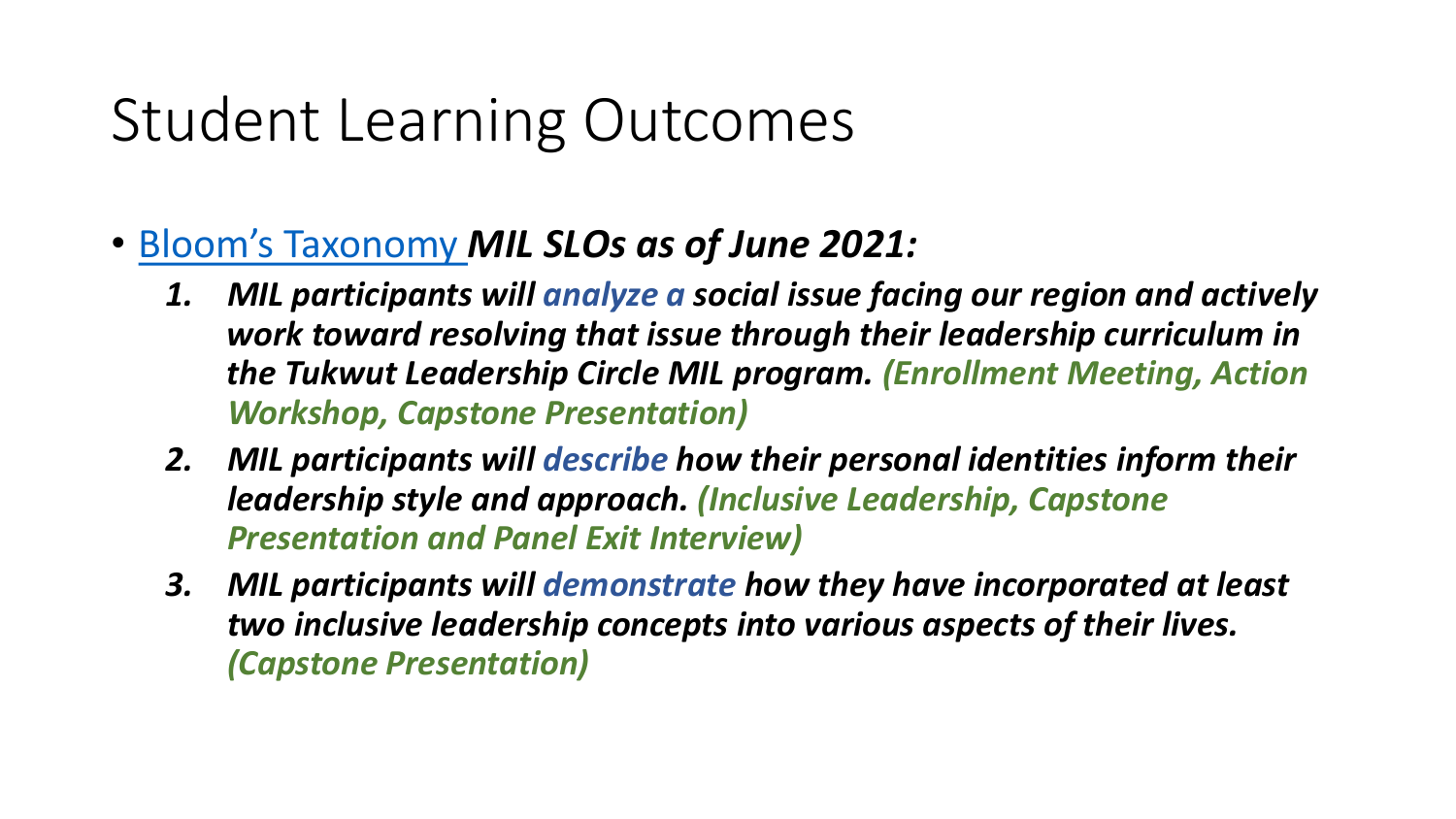| Enroll into the Multicultural Intelligence & Leadership<br>Certificate Program                 | • Student submits enrollment form on time and meets with their assigned Peer Leader<br>What is a social issue or problem facing our region or community? This will be the focus of their semester long curriculum/activities.<br>Social issue must be focused on traditionally underrepresented communities such as homeless, elderly, Veteran's, children,<br>minorities, differently abled/disabled, and low-income.<br>Peer Leaders will review MIL students' current resume and cover MIL program criteria Q & A                                                                                                                                          | 30 minutes                                                                                         |
|------------------------------------------------------------------------------------------------|---------------------------------------------------------------------------------------------------------------------------------------------------------------------------------------------------------------------------------------------------------------------------------------------------------------------------------------------------------------------------------------------------------------------------------------------------------------------------------------------------------------------------------------------------------------------------------------------------------------------------------------------------------------|----------------------------------------------------------------------------------------------------|
| Microsoft Teams & Presence Overview                                                            | • Mandatory review of Teams and Presence so students are familiar with how we operate the program/where to find information.<br>Two in person offerings and recorded virtual offering.                                                                                                                                                                                                                                                                                                                                                                                                                                                                        | 30 minutes                                                                                         |
| Peer Leader Check-Ins                                                                          | 1) Enrollment 2) Mid-semester and 3) End of semester (20-30 minutes each and can be a group meeting or individually)                                                                                                                                                                                                                                                                                                                                                                                                                                                                                                                                          | 1 hour                                                                                             |
| Leadership Theory & Action                                                                     | Focused on the "change and social values" of the Social Change Model of Leadership, this dynamic and interactive workshop will<br>encourage students to think of themselves as agents of social change and help them identity actions they can take during their MIL<br>curriculum to resolve the social issue they declared with their Peer Leader.                                                                                                                                                                                                                                                                                                          | 50 minutes                                                                                         |
| Inclusive Leadership - Social Change Model<br><b>Foundations Workshop</b>                      | Similar to workshops in prior terms, overview of inclusive excellence, ways to lead inclusively, how are they incorporating knowledge<br>from their volunteer work, social identity center experiences, and civility events into their idea of inclusive leadership.                                                                                                                                                                                                                                                                                                                                                                                          | 50 minutes                                                                                         |
| 1 Civility Café & 1 Civility Dialogue                                                          | Civility Dialogues are held monthly as a space to practice civil discourse while discussing current events and topics. Hosted by the Cross-<br>Cultural Center, Dialogues are a compliment to the Civility Cafés where skills are developed and learned.                                                                                                                                                                                                                                                                                                                                                                                                      | 3 hours                                                                                            |
| 4 Student Life Centers OR Office of Inclusive<br><b>Excellence OR Beloved Community Events</b> | The goal of attending these events is that students get deeper awareness and engagement with the social issue/problem of their<br>choosing.                                                                                                                                                                                                                                                                                                                                                                                                                                                                                                                   | 4-7 hours                                                                                          |
| 10 hours of volunteer work                                                                     | MIL students must volunteer with Mountain Shadows through our M:POWR Project, or an off-campus agency that supports or serves<br>underrepresented communities such as homeless, elderly, Veteran's, children, minorities, differently abled/disabled, and low-income.                                                                                                                                                                                                                                                                                                                                                                                         | 10 hours                                                                                           |
| <b>Refined Resume</b>                                                                          | By the final meeting with their Peer Leader Student updates their resume and LinkedIn and reviews it with their Peer Leader at their final<br>check-in                                                                                                                                                                                                                                                                                                                                                                                                                                                                                                        | 2 hours                                                                                            |
| Capstone Project: Infographic or Short PowerPoint &<br>Presentation                            | Students will focus their learning and experience with the social problem, why it is a problem and what is your solution (prompt<br>forthcoming). If we host an in-person ceremony, perhaps offer an optional poster session w/ showcase at TLC lunch of top 5-6 showcased<br>posters as a final project. Students will do a 15 minute presentation on their suggestions on how to heal or repair their social<br>issue/problem that the started off the program with. They can use an infographic, PowerPoint or digital story board. Students will be<br>asked a series of questions about their learning, growth, and how they will lead with inclusivity. | $3$ hours = creation<br>15 min = presentation at the<br>beginning of their panel exit<br>interview |
| Apply for graduation and meet all program deadlines                                            | Varies each semester. Generally - students must enroll with their assigned Peer Leader by the second month of the semester.                                                                                                                                                                                                                                                                                                                                                                                                                                                                                                                                   | 30 minutes                                                                                         |
| <b>TOTAL TIME</b>                                                                              |                                                                                                                                                                                                                                                                                                                                                                                                                                                                                                                                                                                                                                                               | Approximately 30 hours                                                                             |